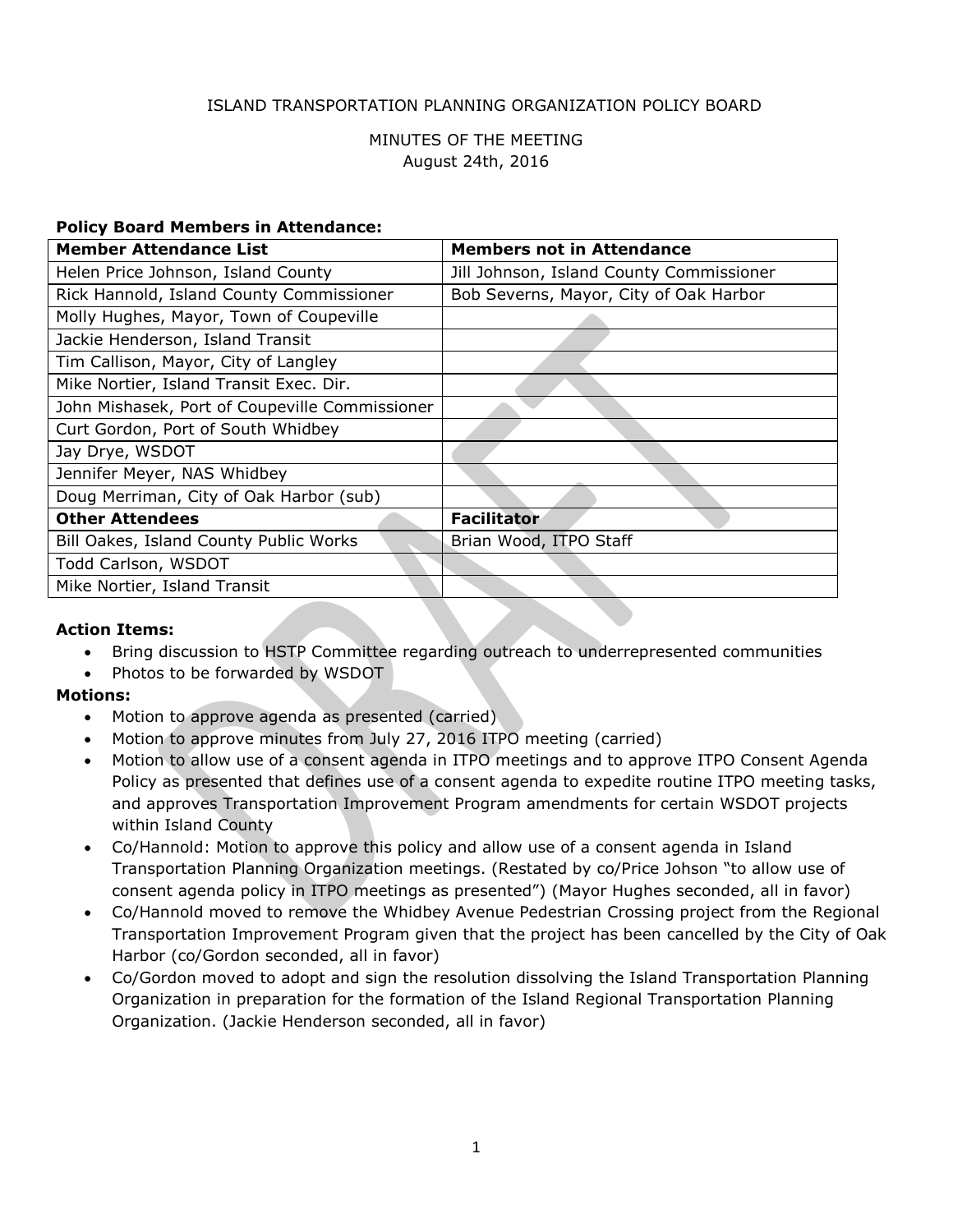## **Call to Order/Changes to Agenda**

- The Island Transportation Planning Organization (ITPO) Policy Board met in the Island County Commissioners Hearing Room on July 27, 2016. The meeting was called to order at approximately 11:00 AM by Chair Price Johnson.
- Outside Regular Agenda: Update on Capron Funding by Bill Oakes prior to call to order

# **Capron Funding Update**

- Capron funding is part of motor vehicle fuel tax and provides county funds in addition to standard gas tax distribution from the state
	- $\circ$  Established in 1919 by Senator Capron that counties consisting of Islands would have fuel tax revenues returned to them
	- o Deception Pass Bridge in 1936 precipitated a reduction of this payback by 50% for Island County
	- o Fund must be used for county road purposes
		- We don't track projects by Capron funding
		- **Money goes into a general road fund**
		- About 4.5 million a year (total annual road budget about 18 million)
	- $\circ$  Loss of this fund would have a significant impact on budget
		- **IDED** loss of entire capital improvement program
		- likely some loss of maintenance and operations

# **Consent Agenda Policy and Use (motion/discussion)**

- A consent agenda policy draft was presented that outlined a basic policy and language to address inclusion of all administrative changes and amendments brought to the ITPO from WSDOT. It was noted that:
	- o MPOs must go through public comment period for all amendments
	- o RTPOs have no specific process requirement
		- WSDOT may be conducting its own public comment period in the future
	- $\circ$  No WSDOT project amendments are ever turned back by local agencies so discussion may not be time efficient
		- **EXCEPTION IS ITPO administered STBG and TA Grant programs**
	- $\circ$  Any need for discussion of an amendment item can occur by pulling the item out of the consent agenda
	- o Amendment descriptions will be available to the public on the Island County website

# **HSTP Committee Members (update)**

- HSTP Committee Membership now includes:
	- o Mike Brenaman—Disabled American Veterans
	- o Karla Jacks—Camano Center
- The HSTP committee member list was updated to show:
	- o General categories of need representation,
	- $\circ$  Location and possible geographic representation (true representation unknown)
- Discussion included:
	- o General approval of the list by many members
	- $\circ$  Concern that some geographic areas may not have needs adequately represented